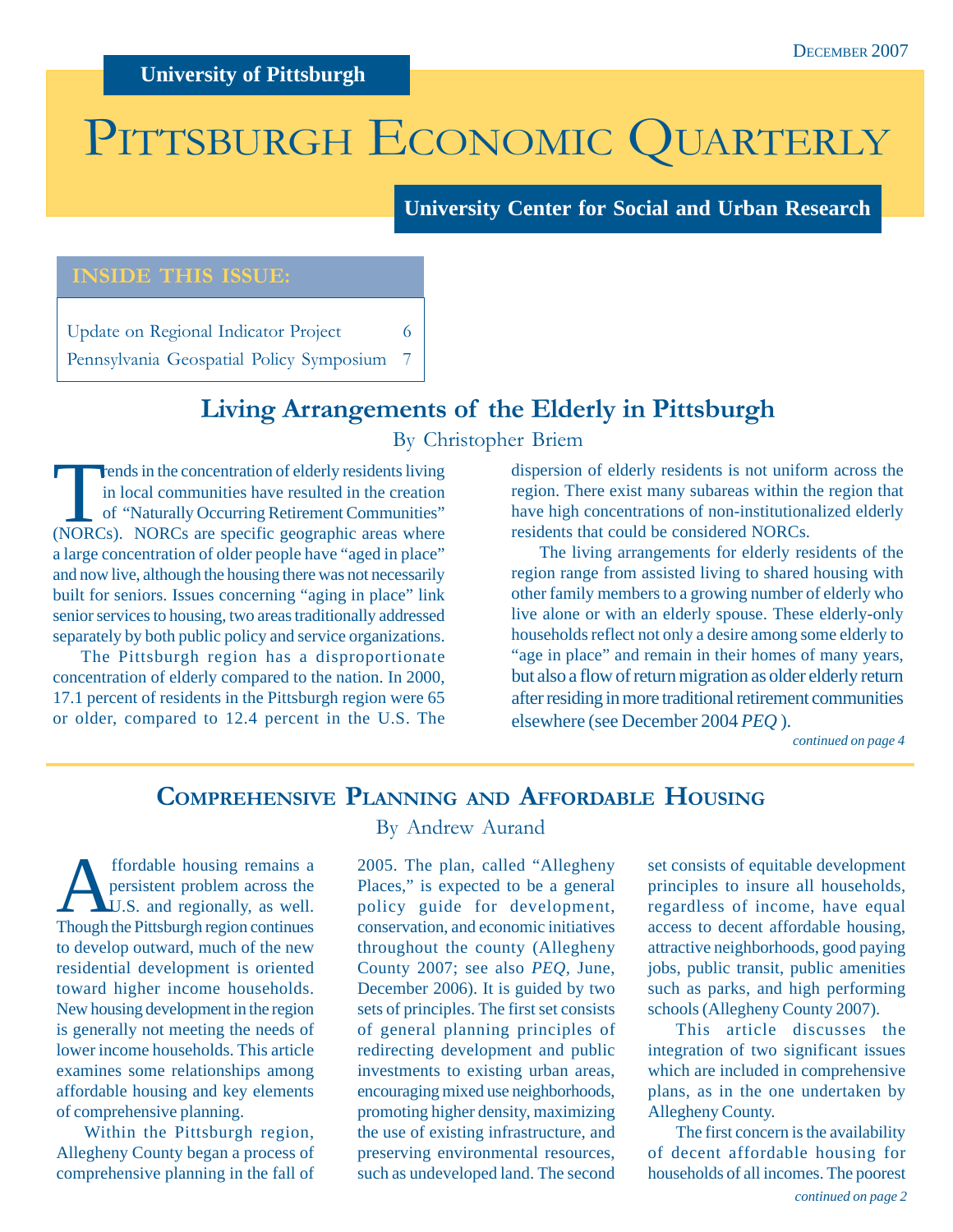#### **COMPREHENSIVE PLANNING AND AFFORDABLE HOUSING (CONT.)**

#### *continued from page 1*

households are those most unlikely to find affordable housing. In Allegheny County, for instance, the supply of affordable housing does not meet the demand for the lowest income renters. These households are categorized as "extremely low income" by the U.S. Department of Housing and Urban Development and earn less than 30 percent of the area's median household income. Using data from the U.S. Census Bureau, there were estimated to be 4,550 more extremely lowincome renter households in Allegheny County than rental units affordable to them in 2000. There is no reason to believe the situation has improved over the past seven years.

The second concern is the rapid consumption of land by new

development. According to the Brookings Institution, the Pittsburgh region experienced a 42.6 percent increase in its amount of developed land from 1982 to 1997.

At the same time, its population declined by 8 percent. To slow the consumption of undeveloped land, an alternative development scenario would promote higher density development in existing communities and in areas with existing infrastructure while preserving undeveloped land in other areas.

The impact of these two general planning principles, land preservation and higher density, are interconnected with regard to their impact on the supply of affordable housing for extremely low-income renter households.

Efforts to preserve undeveloped land may increase the cost of housing, exacerbating the lack of affordable units. As land supply is constrained, the prices of developed or developable land may increase. Meanwhile, the cost of a housing unit primarily consists of the cost of the structure and the cost of the land on which the unit sits. Therefore, an increase in developed land prices likely result in higher housing prices.

 Higher residential density may be a means by which housing prices can be kept in check while undeveloped land is preserved. As compared to lower density, higher density provides a greater supply of housing units on any given area of land, and, generally, the amount of developed land per

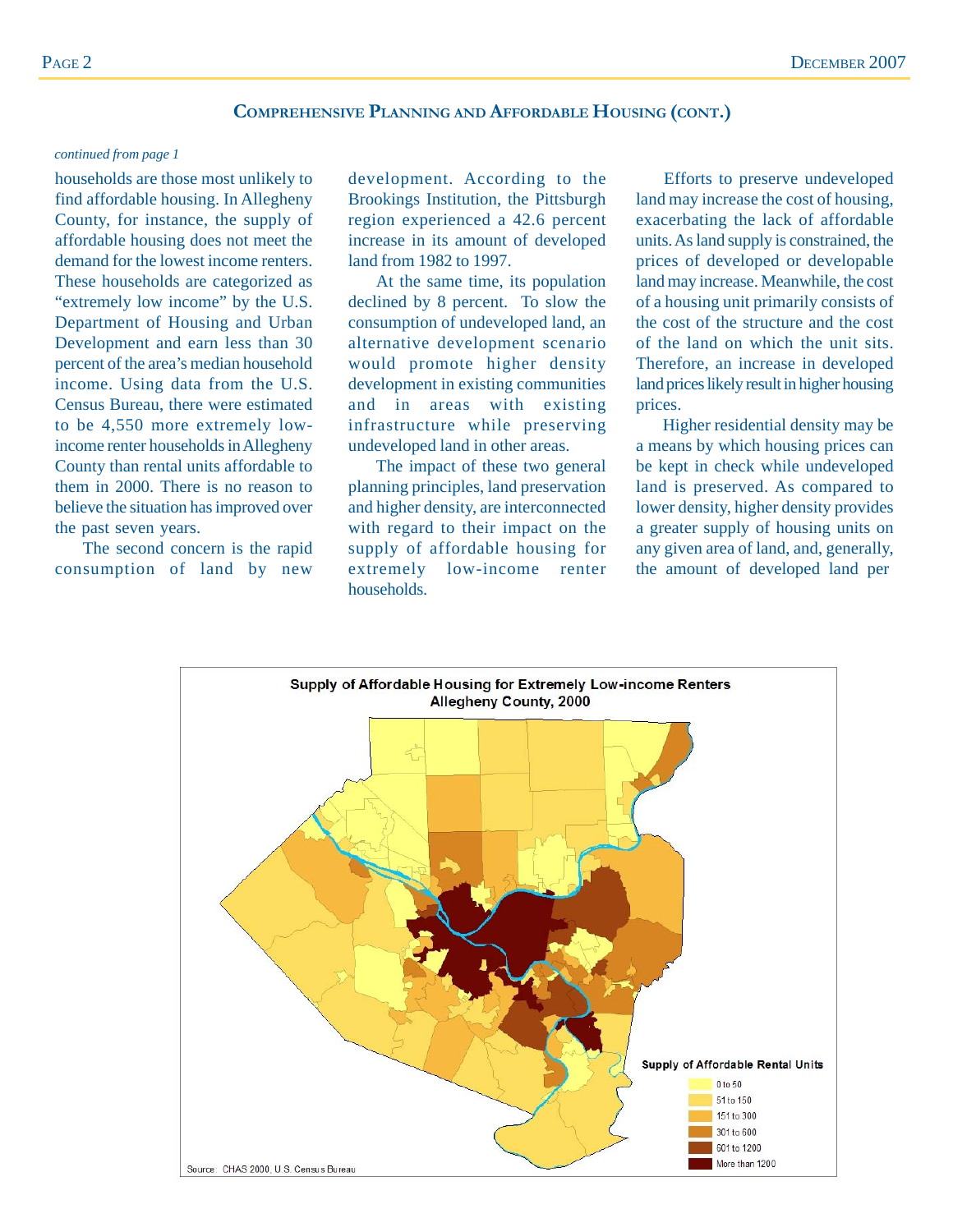housing unit is lower. Therefore, an increase in land prices will likely not have as dramatic of an effect on housing prices. As a result, most comprehensive plans encourage or require an increase in residential density in addition to the preservation of open space.

In the Portland, Oregon, region, for example, twenty-six municipalities are required to allow new development to occur at higher density targets than would otherwise be permitted and at least half of new residential development to be multi-family units. At the same time, urban growth boundaries preserve undeveloped land outside of specified areas.

Higher residential density can be realized in two ways. The first way is to reduce the size of yards. In the Portland region, residential density increased from 4 dwelling units per acre to 10 in one county between 1960 and 2000. But, similar to the nationwide trend, the size of individual homes also increased.

The average floor space of singlefamily homes increased from 1,500 square feet to 2,200 square feet, according to University of Maryland Center for Smart Growth Research. These figures indicate that increasing residential density does not imply a decrease in average home size.

The second way to achieve higher density is to increase the variety of housing types as an alternative to exclusively single-family home developments.

Townhomes and multi-unit structures, such as apartment buildings and condominiums, concentrate housing units on a given area of land. These units, by their very nature, result in higher residential densities. Because these units are typically smaller than single-family homes, an affordable rental unit for an extremely low-income renter household is more likely found attached and multi-unit housing structures than among the stock of single-family homes.

The two planning goals of increasing residential density and reducing the consumption of undeveloped land may not have positive consequences for the supply of affordable rental units. At worst, the supply of affordable rental units could become even more limited if undeveloped land is preserved, but density is increased simply by a reduction in the size of yards surrounding large single-family homes.

On the other hand, if a planning goal includes both higher density, as well as an increase in the diversity of housing types to include smaller units in multi-unit structures, there is a greater possibility of addressing the need for more affordable rental units.

My recent research makes this case. I tested the impact of both general residential density and the type of housing on the supply of affordable rental units in the neighborhoods of Portland, Seattle, Baltimore and Philadelphia. I tested these relationships in neighborhoods throughout each region, as well as in each central city.

In each model, the supply of extremely low-income rental units in a neighborhood was better explained by the presence of multi-unit structures than by a general measure of residential density which ignored the type of housing in the neighborhood. In the regions of Portland and Seattle, the general measure of residential density was statistically insignificant, while the proportion of housing in multiunit structures was associated with a greater supply of affordable units.

Slightly different results were found in the regions of Baltimore and Philadelphia. Higher residential density, in general, was associated with a greater supply of affordable units, as was the proportion of housing in structures of 2 to 4 units. However, a model including both multi-unit structures and general density was slightly better at explaining the supply of affordable units than a model

including only general density. Similar results were obtained when I only examined neighborhoods in the central city of each region.

These results suggest that Allegheny County's comprehensive plans must not only address residential density, but should do so in a manner that addresses the type of housing developed to achieve higher density. Individual municipalities are likely to have an adversity to multi-unit housing, which explains why few local comprehensive plans specifically state the type of housing which should be encouraged to achieve higher density.

New, high quality single-family dwellings are more likely to attract higher-income households, which brings greater fiscal benefits, than multi-family units, which are more likely to attract lower income households, as writers such as Myron Orfield have noted. Many municipalities, for this reason, implement restrictions which prevent multi-unit structures.

Local municipalities in Allegheny County are not required to create their own local comprehensive plan nor follow the county's. However, "Allegheny Places" reveals the county's vision for future development, which includes encouraging municipalities to adopt higher density development. Allegheny County and other counties undergoing a comprehensive plan should also make efforts to encourage municipalities to build different housing types, which, in addition to increasing density, may provide a supply of housing units that extremely low-income households are more likely to afford.

*Andrew Aurand recently completed his PhD in the Graduate School of Public and International Affairs at the University of Pittsburgh. He can be reached at: agast8@pitt.edu.*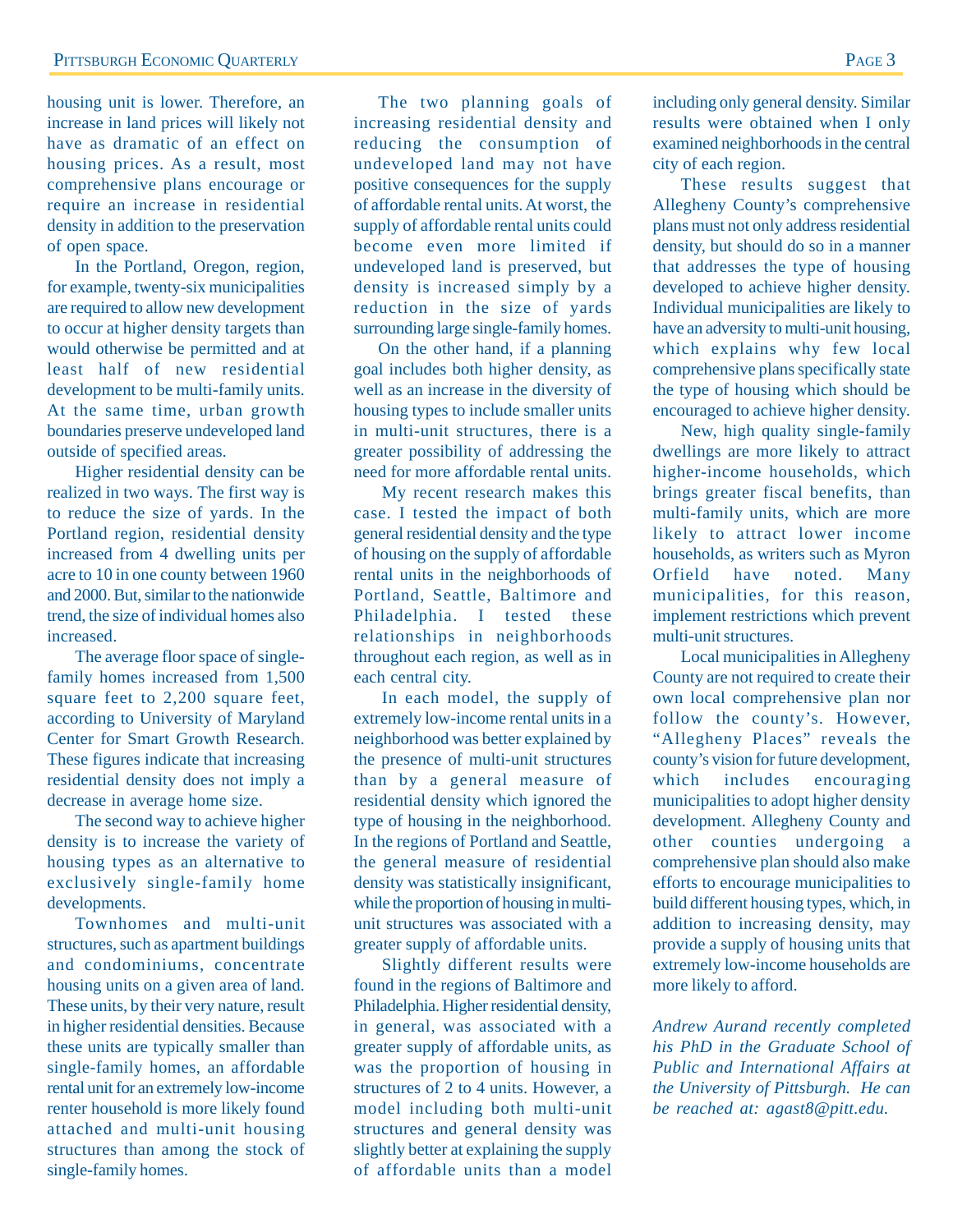## **Living Arrangements of the Elderly in Pittsburgh (CONT.)**

#### *continued from page 1*

Typically, a NORC is a concentrated area within a municipality or even a specific part of a residential neighborhood. A NORC can be an apartment or condominium complex, subsidized government housing originally for people of all ages, single family housing, or a combination of several of these types of housing in the same geographic area.

Older residents of the City of Pittsburgh are more likely to live alone, compared to older residents in the region or nation, on average (see Table 1). Within the City of Pittsburgh, 25.1 percent of the population age 60-64 lived alone in 2000, compared to 17.4 percent across the Pittsburgh Metropolitan Statistical Area (Metro SA) and 16.4 percent for both Pennsylvania and the nation. For older elderly groups, the proportion of residents age 85 and older who lived alone in 2000 increased to 38.1 percent within the City of Pittsburgh.

Elderly households are highly likely to be owners and not renters (see Table 2). For households with a householder age 60-84, over 80 percent are owner occupied across the United States, with a slightly higher percentage for the Pittsburgh region (82.0 percent). In the City of Pittsburgh, we find a lower proportion of elderly who are homeowners than the region and nation (69.6 percent), since urban residents are more likely to be renters than suburban residents, in general.

Owner occupied housing units with elderly householders are also likely to have no mortgage payments (see Table 3). Typically, the household has paid off their mortgage. For the Pittsburgh region, 46.1 percent of householders between the ages of 60- 64 reported having mortgage payments

| Table 1. Percent of Population Living Alone or in |                                    |  |  |
|---------------------------------------------------|------------------------------------|--|--|
|                                                   | Group Quarters, by Age Group, 2000 |  |  |

|                       |           | <b>Age Group</b> |          |
|-----------------------|-----------|------------------|----------|
|                       | 60-64     | 65-85            | $85+$    |
| <b>United States</b>  | $16.4\%$  | $24.5\%$         | $34.6\%$ |
| Pennsylvania          | $16.4\%$  | $25.7\%$         | 33.6%    |
| Metro SA              | $17.4\%$  | $27.0\%$         | $34.9\%$ |
| City of Pittsburgh    | $25.1\%$  | $31.9\%$         | $38.1\%$ |
|                       | $60 - 64$ | $65 - 85$        | $85+$    |
| <b>Group Quarters</b> |           |                  |          |
|                       | $1.1\%$   | $3.2\%$          | $19.5\%$ |
| United States         |           |                  |          |
| Pennsylvania          | $1.5\%$   | $4.1\%$          | $23.3\%$ |
| Metro SA              | $1.3\%$   | $3.9\%$          | $21.7\%$ |

#### **Table 2. Percent of Occupied Housing Units that are Owner Occupied, by Age Group, 2000**

|                                                               | Age of Householder |          |          |              |  |
|---------------------------------------------------------------|--------------------|----------|----------|--------------|--|
|                                                               | $60 - 64$          | 65-74    | 75-84    | 85 and older |  |
| <b>United States</b>                                          | $80.2\%$           | $80.9\%$ | $76.6\%$ | $65.3\%$     |  |
| Pennsylvania                                                  | $82.4\%$           | $81.6\%$ | $75.3\%$ | $64.8\%$     |  |
| Pittsburgh Region (MSA)                                       | $82.0\%$           | $81.7\%$ | $75.9\%$ | $65.8\%$     |  |
| <b>City of Pittsburgh</b>                                     | $69.6\%$           | $70.2\%$ | $67.5\%$ | $59.9\%$     |  |
| Source: Compiled from Census 2000 Special Tabulation on Aging |                    |          |          |              |  |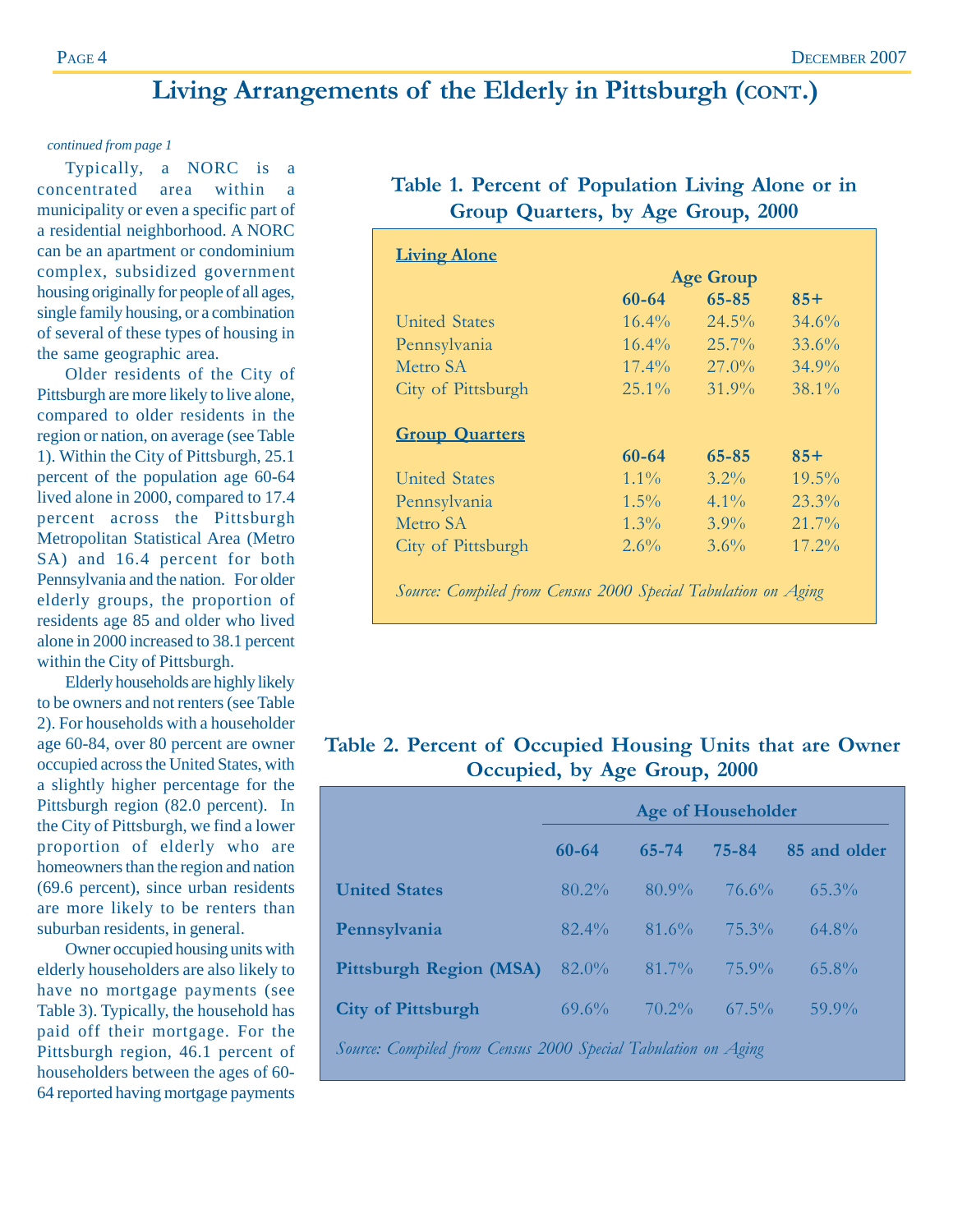|                              | $60 - 64$ | $65 - 74$ | 75-84    | 85 and older |
|------------------------------|-----------|-----------|----------|--------------|
|                              |           |           |          |              |
| United States                | $57.0\%$  | $36.4\%$  | $19.9\%$ | $12.7\%$     |
| Pennsylvania                 | $47.1\%$  | $27.3\%$  | $13.9\%$ | $9.7\%$      |
| Pittsburgh Region (Metro SA) | $46.1\%$  | $26.5\%$  | $12.8\%$ | $9.9\%$      |
| City of Pittsburgh           | $52.1\%$  | $30.8\%$  | $17.9\%$ | $13.5\%$     |

#### **Table 3. Percent of Owner-Occupied Housing Units with a Mortgage, by Age Group, 2000 Housing Units with a Householder 60 Years and Over**

on their home. That proportion drops for older householders with only 9.9 percent of regional homeowners age 85 and over reporting having any mortgage payments on their homes. The city and region's figures show older homeowners less likely to have mortgage payments than the U.S. average.

Many of the region's elderly live in communities and neighborhoods with high concentrations of seniors. Among municipalities, in Allegheny County, several communities have a quarter or more of their residents age 65 or over (see Table 4). Among these communities and the City of Pittsburgh are neighborhoods (identified by Census block group) with a third or more of residents who are age 65 and over and not living in an institutionalized setting.

Identifying NORCs has important public policy implications. Service delivery organizations benefit from understanding the concentrations of senior residents in a neighborhood or municipality and their housing needs. Targeted "aging in place" strategies can have neighborhood, as well as individual, components. Community development corporations and other neighborhood-based organizations can

address senior-related housing issues, along with other housing issues, in their communities. For the present and the future, community-based housing providers and social service providers will need to work together to address the occurrence and needs of NORCs, improve aging in place strategies, and help to enhance quality of life for our region's seniors.

## **Table 4. Allegheny County Municipalities with Largest Share of Age 65 and Over Residents, 2000 (percent)**

| <b>Municipality</b>      | <b>Percent</b> |
|--------------------------|----------------|
| <b>Sewickley Heights</b> | 28.2%          |
| <b>Braddock Hills</b>    | 28.2%          |
| <b>South Versailles</b>  | 26.9%          |
| <b>Versailles</b>        | 26.6%          |
| <b>Cheswick</b>          | 26.6%          |
| Wilkins                  | $25.7\%$       |
| <b>Bridgeville</b>       | 25.6%          |
| <b>Collier</b>           | 25.3%          |
| <b>Oakmont</b>           | $25.1\%$       |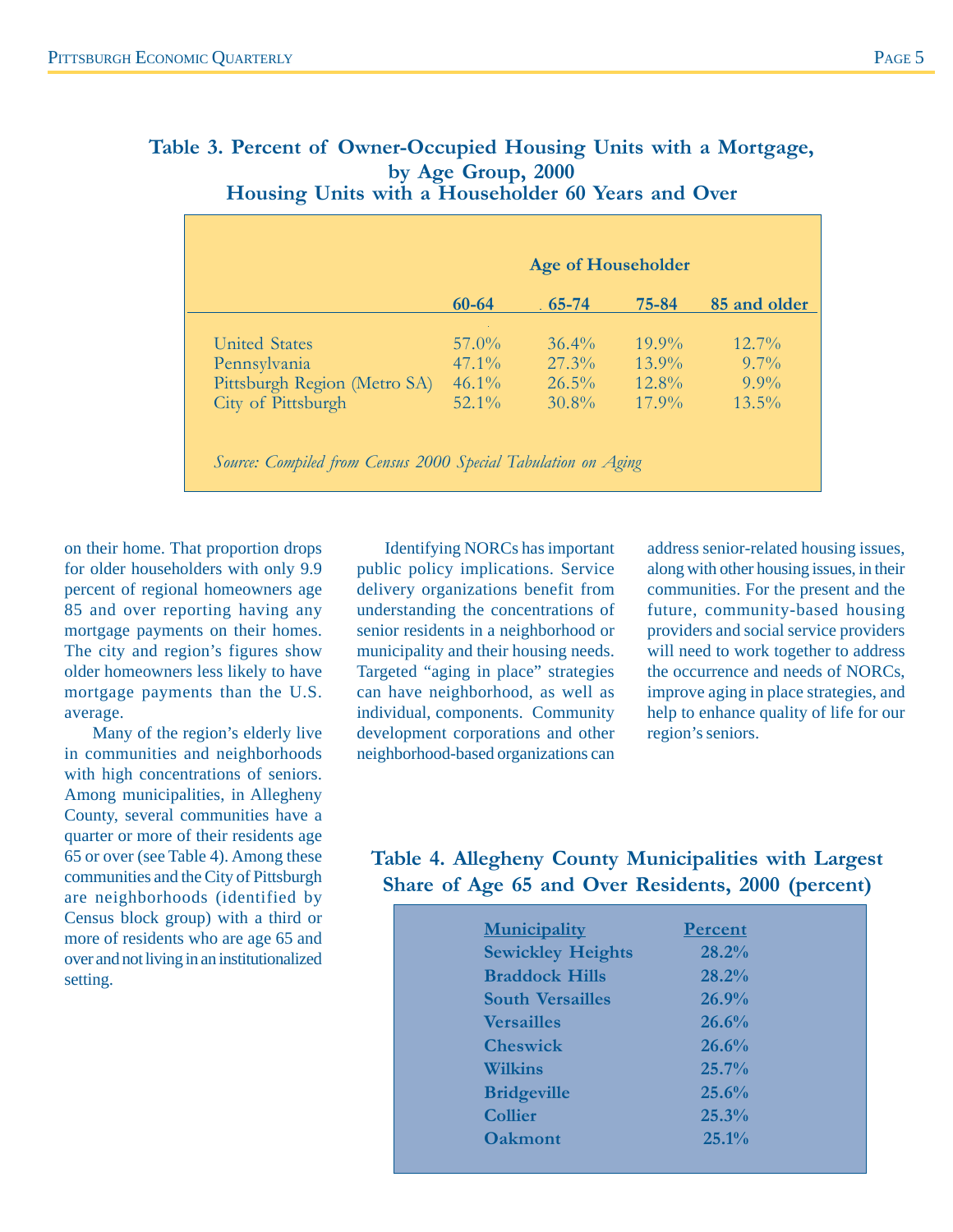## **Update on the Pittsburgh Regional Indicator Project**

The Pittsburgh Regional Indicator project broke new ground October 28. It began publishing new indicators on air quality that are updated hourly.

 This new work is part of a comprehensive environmental report that is available online at www.pittsburghtoday.org.

The indicators measure two air pollutants, ozone and PM 2.5. PM 2.5 refers to small particles, or particulate matter, which are less than 2.5 micrometers in diameter.

PM 2.5 is fine particulate matter caused by all kinds of combustion, with coal-fired power plants and vehicle exhaust being particularly significant producers. Ozone is created when chemical emissions react to sunlight.

The indicators are reported on an hourly, daily and yearly basis on the web site. In addition to time, the readings are also presented contextually by comparing Pittsburgh readings with national standards and comparable readings from 14 other benchmark cities.

The challenge in producing these indicators is twofold. There is a need to respect federal standards under which a region is judged based on the worst air quality readings at the worst location in the region, but there is a concurrent responsibility to give the citizen a sense about the average quality of the air he is breathing on an average day.

### By John Craig

Further complicating the challenge, as the EPA points out on its website, "air pollution levels measured in the vicinity of a particular monitoring site may not be representative of the prevailing air quality of a county or an urban area."

The Indicator project uses PM 2.5 data from seven regional monitoring sites that report continuously on an hourly basis.

Ozone readings from five regional monitoring sites are continuously reported during the ozone "season": April 1 to September 30 in Pittsburgh.

In addition to these indicators that measure what Pittsburgh's average air is like and how it compares to the average readings in 14 other cities, the project publishes a second set of indicators on the highest ozone and PM 2.5 numbers from Pittsburgh and the 14 other cities. All data are available as part of the EPA AirNow web report.

Summary results to date from the project:

- Average ozone readings in Pittsburgh have been getting better over the past ten years. Pittsburgh ranks in the middle when it comes to national and benchmark city readings on ozone.
- Though the highest ozone readings in Pittsburgh have been improving, they remain well above average for benchmark cities. Only

Philadelphia, Charlotte, and Kansas City reported higher readings in 2006.

- Small particulate matter, PM 2.5, remains a major problem for the Pittsburgh region. Only Charlotte had a higher average reading in 2006 than Pittsburgh among the 14 benchmark cities in the project.
- For PM 2.5 readings, Pittsburgh ranks second worst in the nation, behind only Riverside, California. It ranks worst for PM 2.5 among the project's 14 benchmark cities by a significant margin.
- The Liberty Monitor near the Clairton Coke Works is the source of the most significant PM 2.5 negative readings. But when the Liberty Monitor readings are averaged with readings from nine other monitoring stations in this region, the regional reports are still high: 6th worst among the nation's 40 largest cities.
- Because PM 2.5 is airborne, local and national scientists attribute part of Pittsburgh's air quality problems, apart from Clairton, to coal powered electrical generation plants in eastern Ohio and neighboring West Virginia.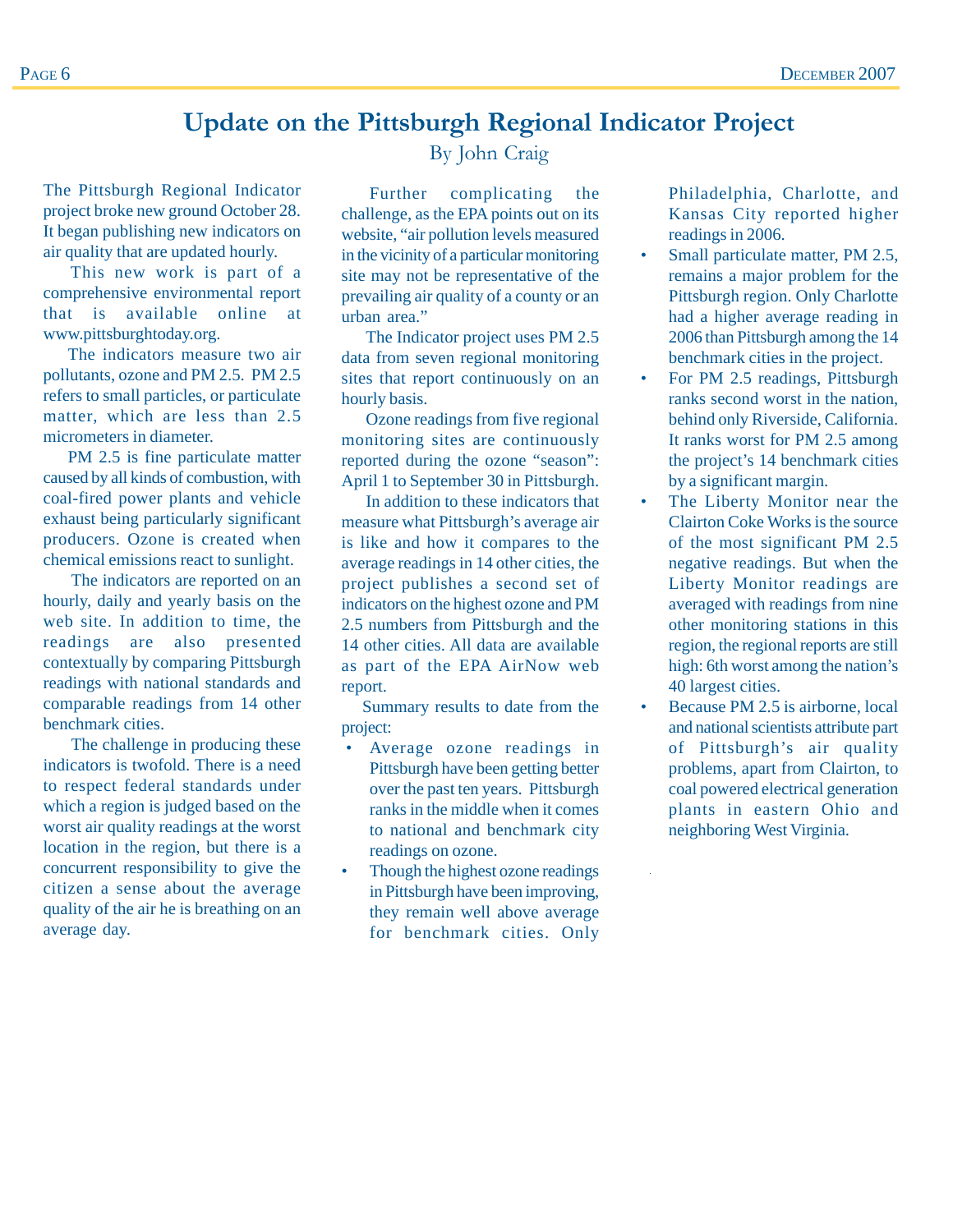## **Pennsylvania Geospatial Policy Symposium**

On Wednesday, October 3rd, the Pennsylvania Geospatial Policy Symposium was held in Harrisburg to promote the importance and use of geospatial data and analysis to our state's public officials.

 Sponsored by Speaker of the Pennsylvania House of Representatives Dennis M. O'Brien and co-sponsored by the Legislative Office of Research Liaison (LORL) and Penn State, the conference spanned issues and problems where understanding geography and the location of people and places are central for government action and policymaking.

 As the conference materials point out, over 80 percent of government data is geographic, referencing something by location.

 The state contains leading geospatial firms and academic institutions engaged in geospatial research. But government coordination, data

standardization, and data sharing often face barriers. How to bring the state's resources together over important questions regarding data governance, access, and coordination were the key themes of the symposium.

 The Pittsburgh Neighborhood and Community Information System (PNCIS, see *PEQ* March 2007), a joint project of UCSUR, Pittsburgh Partnership for Neighborhood Development, Carnegie Mellon and the City of Pittsburgh, was prominently featured in the symposium's first panel "A Showcase of Geospatial Applications Impacting Public Policy: The Southwest Pennsylvania Experience."

 Sungsoo Hwang, a doctoral student in the Graduate School of Public and International Affairs and UCSUR student assistant, along with Tracy Soska of the School of Social Work, presented the PNCIS to show how neighborhood-level information in local

decision making is happening in the city of Pittsburgh.

 The rest of the panel continued themes around spatial data on Southwestern Pennsylvania. Ravi Sharma and Bambang Parmanto of the University's Graduate School of Public Health presented a web-based GIS system they developed to analyze and display public health data for research and administration.

 Kirk Brethauer presented information from the Southwest Pennsylvania Commission, the region's metropolitan planning organization, on geospatial techniques to address landuse, transportation, and other regional planning challenges

 The symposium concluded with a discussion led by former Wyoming Governor Jim Geringer and Director of Policy and Public Sector Strategies, Environmental Systems Research Institute, at ESRI.

# **WE WISH YOU A HAPPY HOLIDAY SEASON AND ALL THE BEST FOR THE NEW YEAR!**